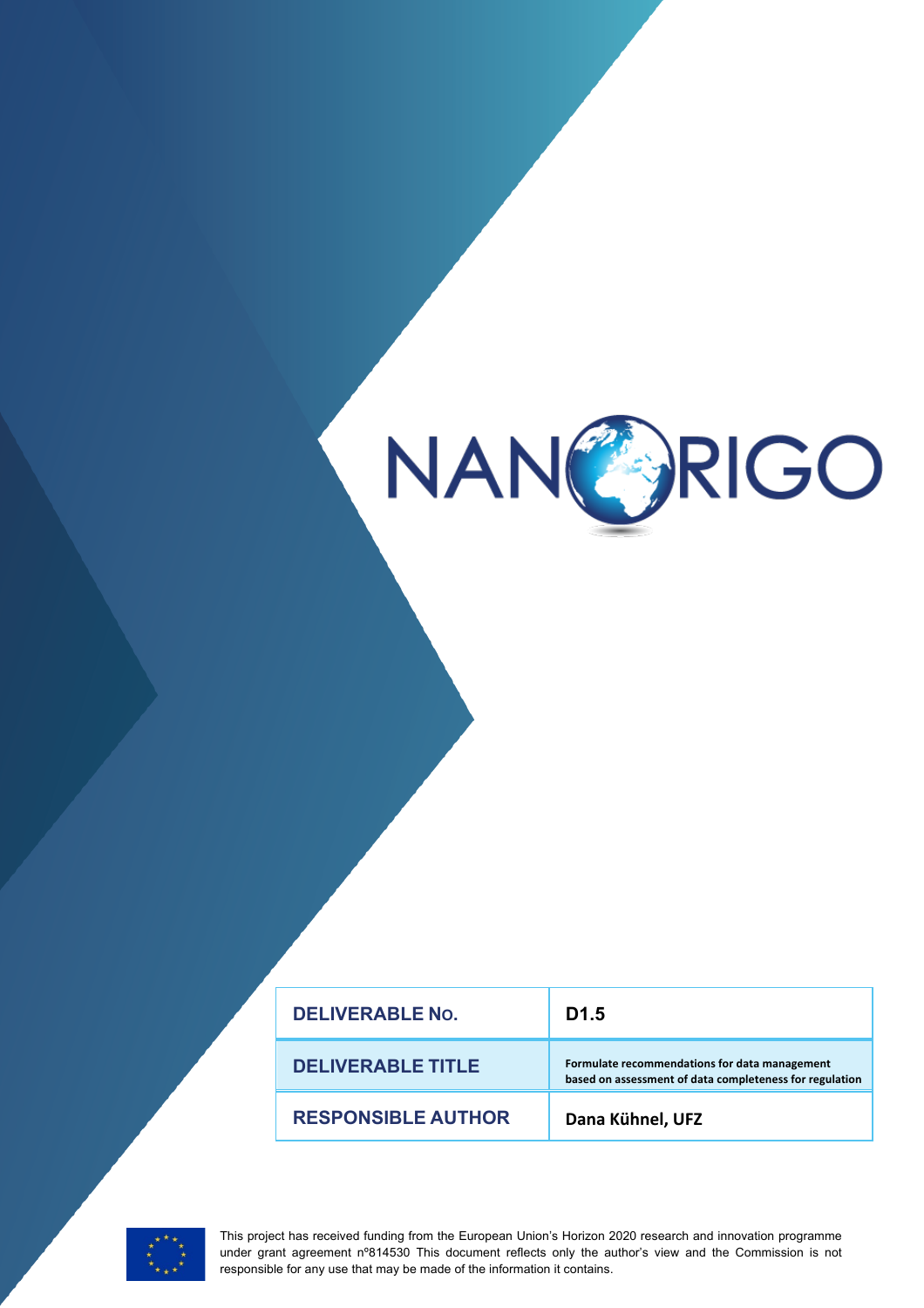## **Executive Summary**

The aim of D1.5 was to provide recommendations for a data management strategy for the use of non-guideline studies in the frame of the NanoRigo risk governance framework. It shall ensure that data from non-guideline studies (peer-reviewed scientific literature) is appropriate, complete, and of high quality for further use in the risk governance framework. As reviewed in D1.3, 'data quality' is an open concept and highly context dependant. Hence, for the purpose of this deliverable, we defined data completeness as the status when the minimal testing requirements according to regulatory frameworks are fulfilled.

The development of quality criteria for data generated by non-guideline studies will be driven by endpoints as requested under regulatory frameworks. In a first step, these minimal testing requirements according to different regulatory frameworks for ecotoxicity and human toxicity testing were compiled (tests/assays and guidelines). Based on the endpoints that the respective tests/assays assess, and the quality criteria that are foreseen for these endpoints in the respective testing guidelines, quality criteria for non-guideline are proposed.

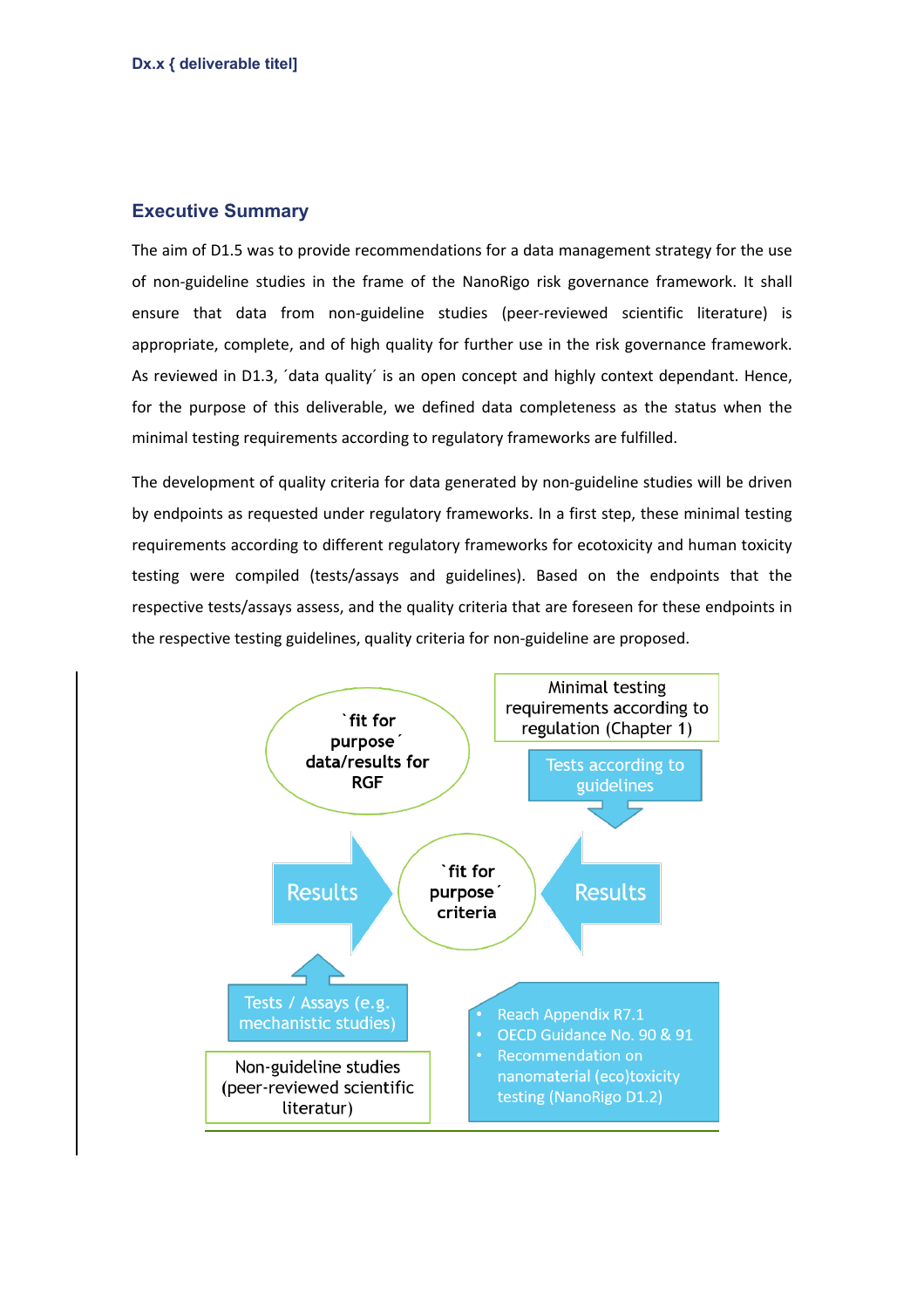Fig. 1 Scheme for the deduction of ´fit for purpose´ criteria. The underlying question is: Is a result from a non-guideline study of sufficient quality to replace the result from a guideline study? In order to propose an evaluation of non-guideline studies in the frame of a future risk governance framework, minimal regulatory testing requirements (this deliverable), the recommendations made in D1.2 on nanomaterial (eco)toxicity testing and the recommendation from Reach App. R7.1 are taken into account.

Data gaps in regulatory decision making may be filled by data obtained in non-guideline studies. Here we focused on peer-reviewed scientific literature that according to Klimisch scoring should fullfil the conditions for score 2 (reliable with restrictions) but as it will depend on the quality of the peer review may also fall in score 3 (not reliable). In order to decide for (eco)toxicological studies not performed according to test guidelines whether the data is fit for purpose, criteria are proposed. These fit for purpose criteria allow a meaningful integration of data from non-guideline into the future risk governance framework.

Recommendations for the management of non-guideline studies in the frame of the future RGF are given. For this, we considered the regulatory contexts of nanomaterial hazard assessment. The major goals of data management are to compile data of known quality, to maintain the integrity of the data base, and to provide data to users.The ultimate aim of data management is to ensure that a given data repository or database best fulfills the needs for which it was created (Schöpfel, Ferrant et al. 2018, Higman, Bangert et al. 2019). For the purposes of NANORIGO, data management practices must enhance the reuse of non-guideline studies/data for regulatory purposes while reliably establishing their quality.

In order to enable the possibility of using non-guideline studies and data for regulatory decision-making, at the present time we therefore recommend:

- The use of FAIR-compliant (meta)data formatting to ensure interoperability (e.g., CSV, RDF, XML, or JSON formats)
- Study/data rating for each study or dataset using a suitable data quality assessment method identified from D1.3, such as the DaNa, GUIDEnano, caLIBRAte, NANOcred, or SciRAP criteria checklists
- Clear labelling that lists whether all 'fit for purpose' criteria are partially or fully fulfilled. This may take the form of a tiered approach, such as that used in the DaNa checklist, where certain data are considered as essential, and others are considered as optional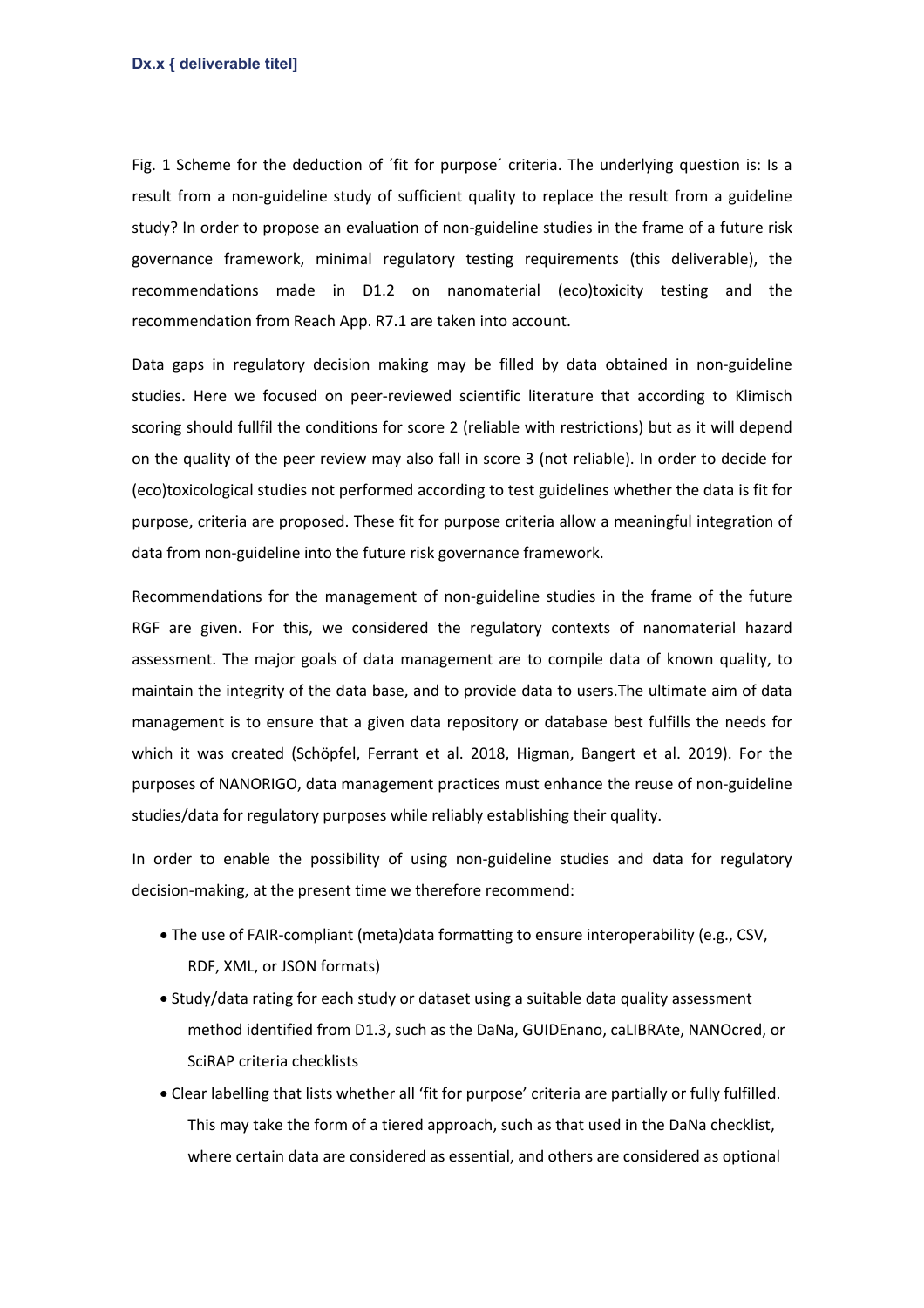• Clear labelling that lists the extent of physicochemical characterization and whether 'mandatory' base-level characterization has been completed (this typically includes the substance name (or CAS-No) and form (powder or suspension), core chemical composition, shape, chemical composition (i.e. purity and contaminants), particle size and size distribution in suspensions, specific surface area, and surface chemistry/charge)

This is just a preliminary list since we expect that the recommended measures will change as a better conception of the needs for the NRGF are elaborated.

## **References**

Higman, R., D. Bangert and S. Jones (2019). "Three camps, one destination: the intersections of research data management, FAIR and Open." Insights the UKSG journal **32**.

Schöpfel, J., C. Ferrant, F. André and R. Fabre (2018). "Research data management in the French National Research Center (CNRS)." Data Technologies and Applications **52**(2): 248-265. Shoults-Wilson, W. A., O. I. Zhurbich, D. H. McNear, O. V. Tsyusko, P. M. Bertsch and J. M. Unrine (2011). "Evidence for avoidance of Ag nanoparticles by earthworms (Eisenia fetida)." Ecotoxicology **20**(2): 385-396.